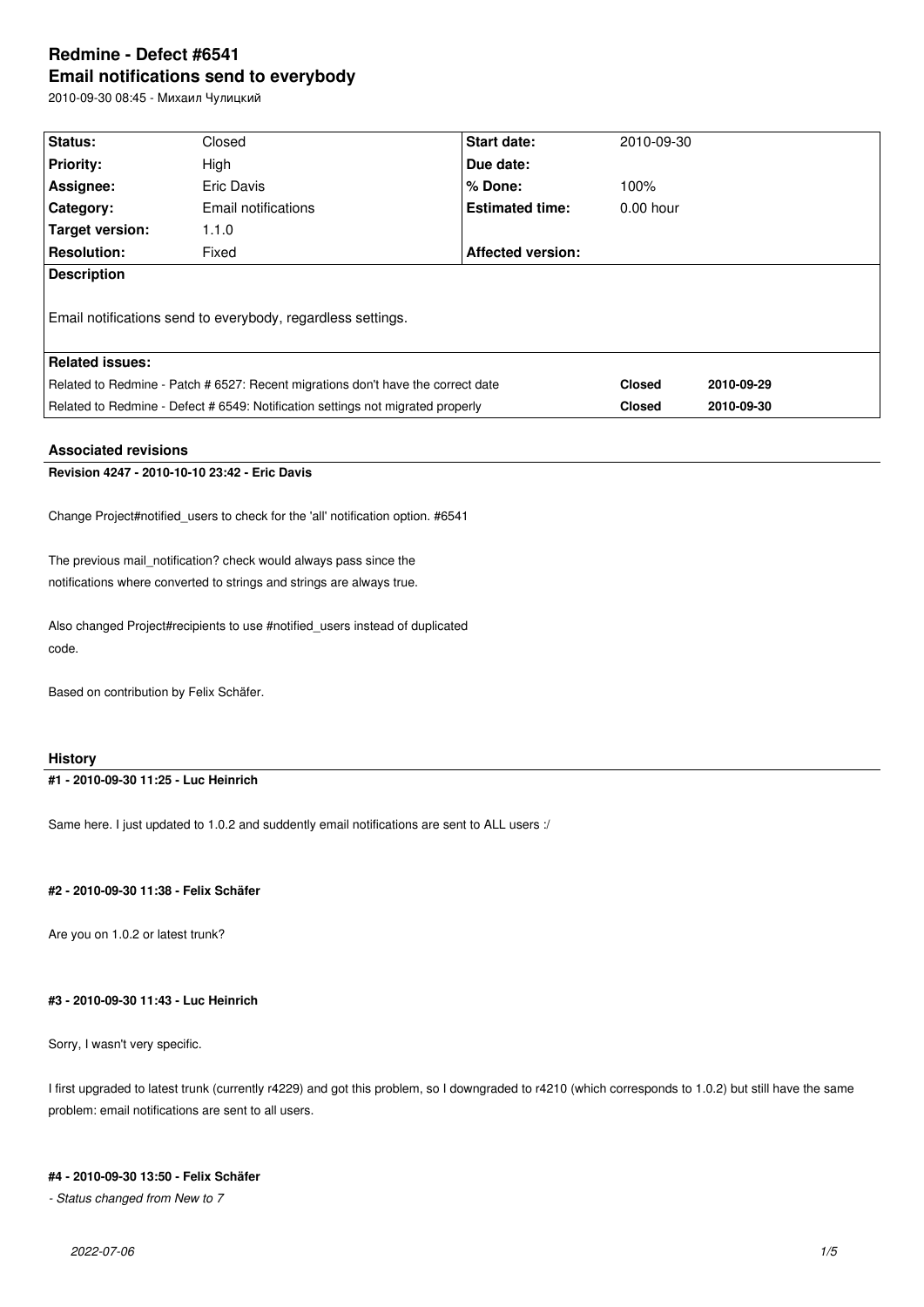*- Assignee set to Felix Schäfer*

It seems the migration to the "new" messaging preferences resets the mail preferences to "any event in all my projects", or at least this is what I have observed so far. I'll have a look at the migration to see if there is a bug in there.

#### **#5 - 2010-09-30 13:53 - Jean-Baptiste Barth**

I suspect migrations introduced in r4216 won't be easy to downgrade... Do users receive mail notifications they shouldn't be recipient of regarding projects privacy ? Or they just receive notification as if they chose it in "My account" page ?

### **#6 - 2010-09-30 13:58 - Felix Schäfer**

Jean-Baptiste Barth wrote:

*I suspect migrations introduced in r4216 won't be easy to downgrade... Do users receive mail notifications they shouldn't be recipient of regarding projects privacy ? Or they just receive notification as if they chose it in "My account" page ?*

The notifications options are set to "receive all mails for all events", and this is because the second migration of r4216 isn't run due to the wrong timestamp. JB, didn't you open a ticket for that? Could you make it a related to this one here?

Regarding that migration, there is another problem with it: it assumes true and false are stored as 1 and 0 in the DB, which isn't the case for sqlite, which stores t and f. Will submit a patch soon.

### **#7 - 2010-09-30 14:07 - Jean-Baptiste Barth**

Yes it's #6527. In fact they are run (at least on my laptop...) : with timestamped migrations, rails inserts a line for each migration in the internal table where it stores the migration (schema\_something, I don't remember). Anyway, I'm not sure it will be easy to reverse after upgrading to a recent revision on trunk.

I let you investigate Felix (and thanks for the boolean thing, it makes me think of something on your doodle plugin I didn't report to you!)

#### **#8 - 2010-09-30 14:09 - Felix Schäfer**

Could everyone facing this problem please post here what DB they are using, if 20100129193402 and 20100129193813 are in in the table schema\_migrations, and if the values for users.mail\_notifications are either 0 and 1, t and f or some meaningful\_strings. Thanks.

### **#9 - 2010-09-30 14:14 - Felix Schäfer**

Jean-Baptiste Barth wrote:

*Yes it's #6527. In fact they are* run (at least on my laptop...) : with timestamped migrations, rails inserts a line for each migration in the internal table where it stores the migration (schema\_something, I don't remember). Anyway, I'm not sure it will be easy to reverse after upgrading to a recent revision on trunk.

They are run here too, but the main problem is that the migration assumes the values from the boolean are 0 and 1, though at least on sqlite they are f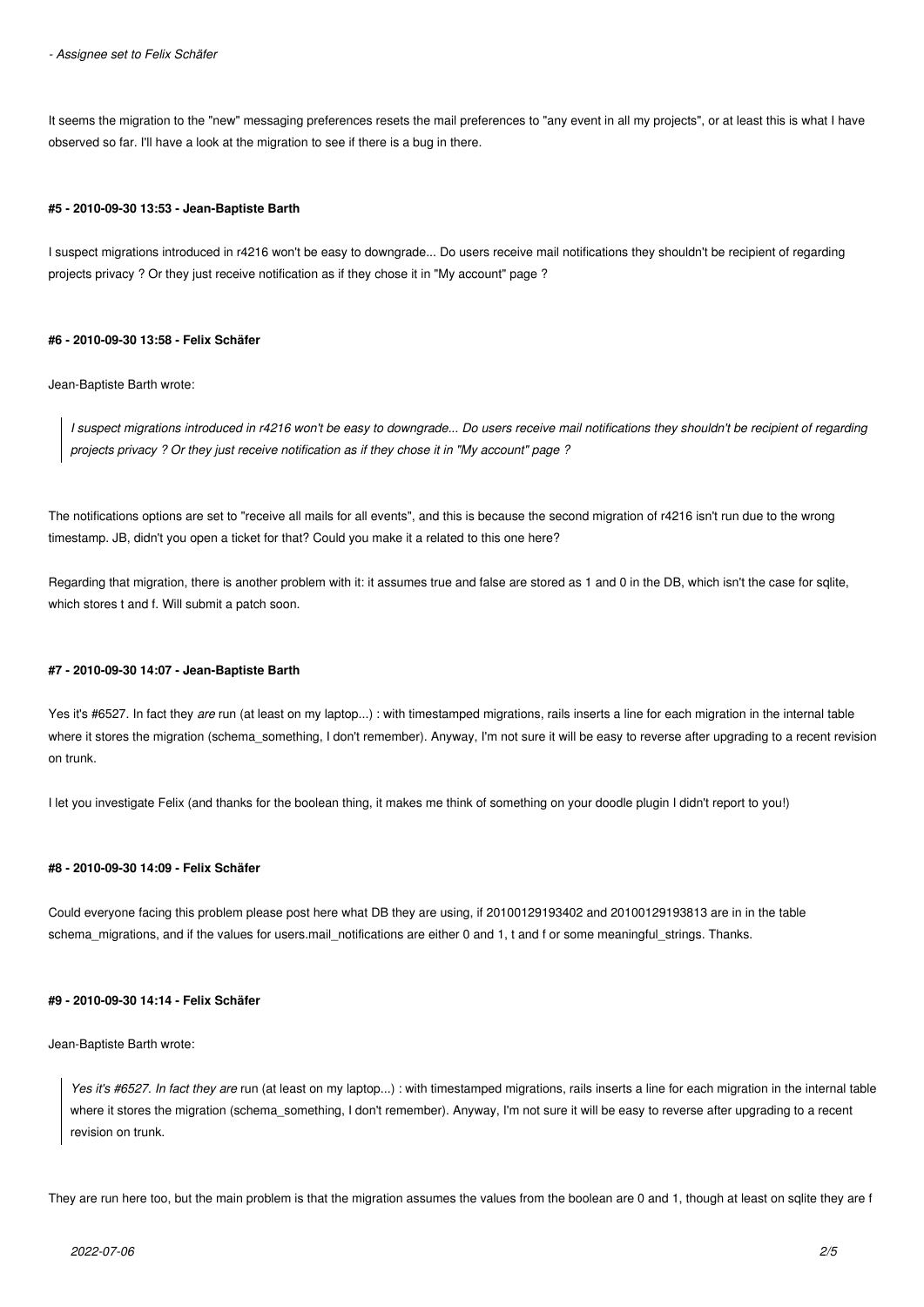#### **#10 - 2010-09-30 14:29 - Luc Heinrich**

I have both 20100129193402 and 20100129193813 in the schema\_migrations table.

As for the users.mail\_notification, two users have *all*, one has *none* and all others have *only\_my\_events*.

#### **#11 - 2010-09-30 15:57 - Felix Schäfer**

- *Assignee changed from Felix Schäfer to Eric Davis*
- *Target version set to 1.0.3*

Eric: seeing that you are toying around ;-) with the notification, I think you should review and commit this.

The fix is here: http://github.com/thegcat/redmine/commit/ea2642fe16dc717d33826555c4db525635a41cc5

It fixes two things: the migration to update the user.mail\_notification column is fixed for sqlite, and Project s won't return all members but only those wishing to rece[ive notifications for it.](http://github.com/thegcat/redmine/commit/ea2642fe16dc717d33826555c4db525635a41cc5)

Luc: you can re-upgrade and apply just this change

http://github.com/thegcat/redmine/commit/ea2642fe16dc717d33826555c4db525635a41cc5#L0L390 , your DB is already up-to-date with the correct values, so that should correct the problem for you.

#### **[#12 - 2010-09-30 15:59 - Felix Schäfer](http://github.com/thegcat/redmine/commit/ea2642fe16dc717d33826555c4db525635a41cc5#L0L390)**

*- Target version deleted (1.0.3)*

Oh, forget the target version, I wasn't paying much attention, but seeing that the notification changes will not get into 1.0.3, the fix doesn't need either :-)

## **#13 - 2010-10-01 09:06 - Luc Heinrich**

I confirm that Felix' github patch fixes the problem for me.

#### **#14 - 2010-10-02 22:22 - Felix Schäfer**

Anyone who made the update might want to have a look at http://www.redmine.org/issues/6549#note-1.

## **#15 - 2010-10-02 22:28 - Felix Schäfer**

Felix Schäfer wrote:

*Regarding that migration, there is another problem with it: it assumes true and false are stored as 1 and 0 in the DB, which isn't the case for sqlite, which stores t and f. Will submit a patch soon.*

Regarding that, from a completely fresh (i.e. nothing else than a rake db:migrate) sqlite DB: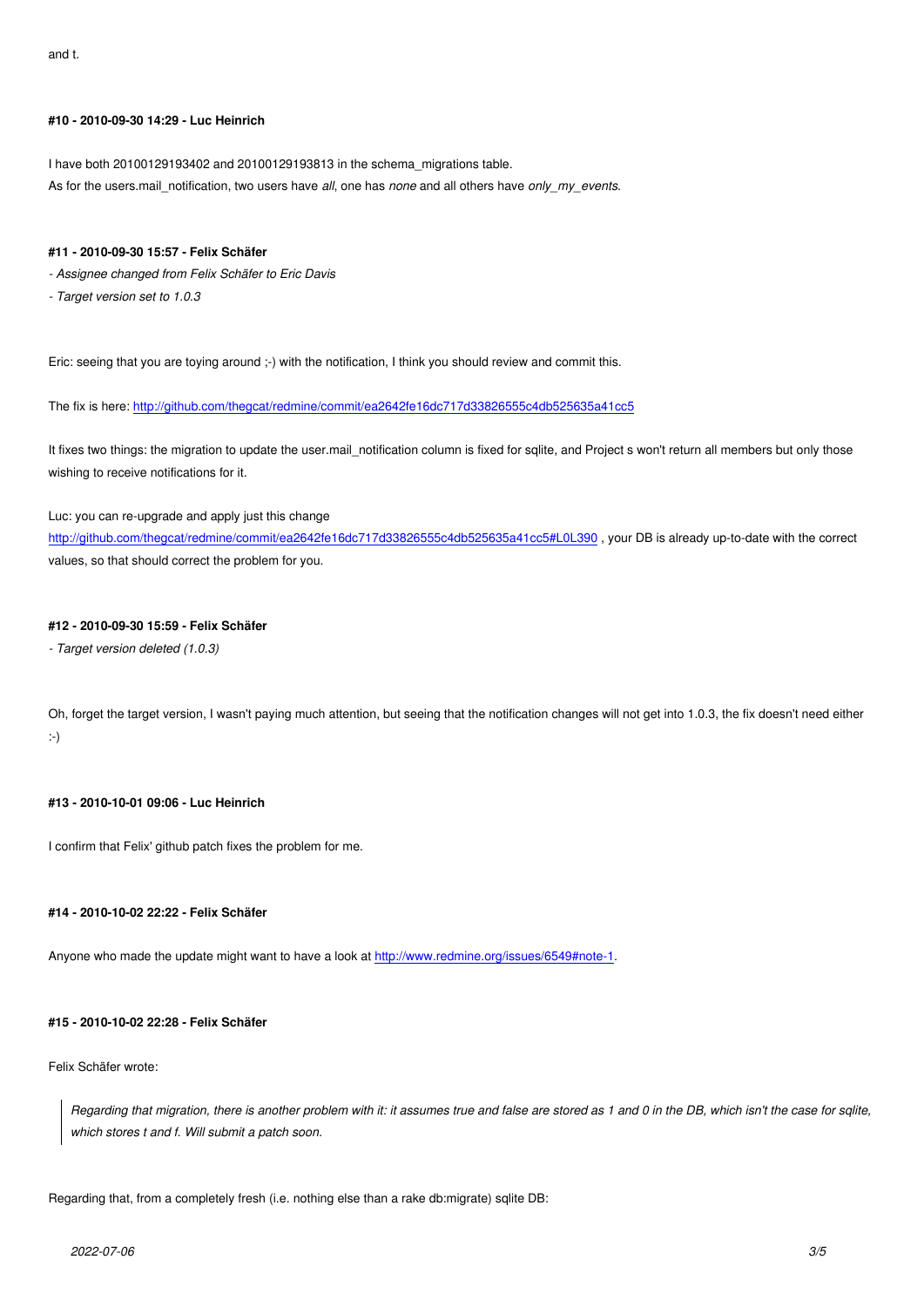So I can't say for sure other other sqlites don't convert true in a boolean field to a 1 in a varchar(255) field, but that one doesn't :-)

#### **#16 - 2010-10-06 14:46 - christoph scheyk**

we still got this problem in version 4231-devel after an update yesterday. we are using mysql. what can I do to fix it?

#### **#17 - 2010-10-06 14:52 - Felix Schäfer**

christoph scheyk wrote:

t

*we still got this problem in version 4231-devel after an update yesterday. we are using mysql. what can I do to fix it?*

The fix isn't in trunk yet. What I told Luc a few comments up should correct the problem too.

#### **#18 - 2010-10-07 12:23 [- Roland Disce](/issues/6541#note-11)in**

Thank you, Felix!

#### **#19 - 2010-10-09 11:27 - Henrik Ammer**

Does this relate to that I also see both the english and the swedish values in the select on the accountpage where they choose their setting for this?

#### **#20 - 2010-10-09 11:37 - Felix Schäfer**

Henrik Jönsson wrote:

*Does this relate to that I also see both the english and the swedish values in the select on the accountpage where they choose their setting for this?*

Probably not all strings are translated yet, which happens rather often on trunk.

## **#21 - 2010-10-10 23:13 - Eric Davis**

- *Status changed from 7 to Closed*
- *Target version set to 1.1.0*
- *% Done changed from 0 to 100*
- *Resolution set to Fixed*

Fixed in r4246 with a modified version of Felix's patch.